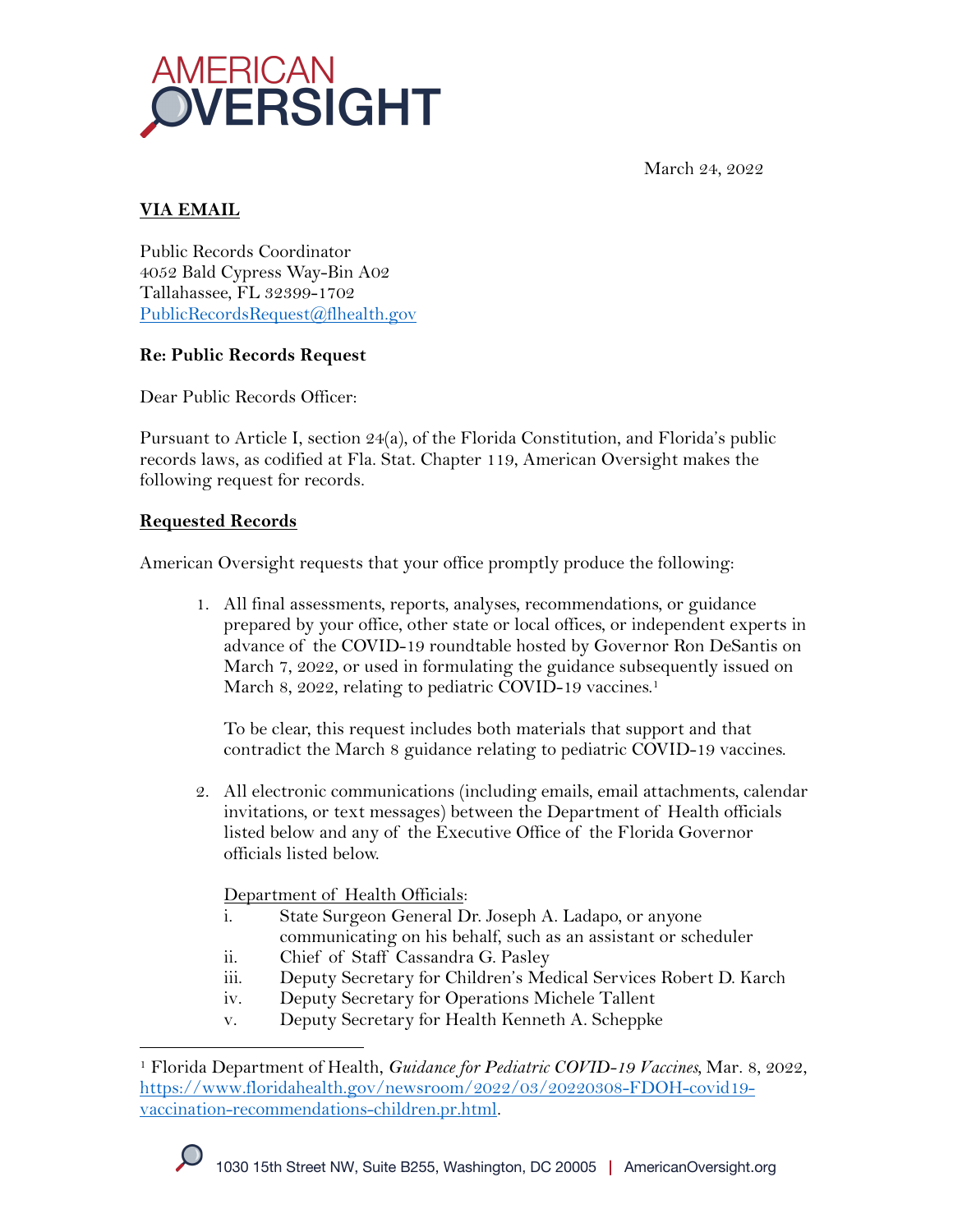vi. General Counsel Louise St. Laurent

Executive Office of the Florida Governor Officials:

- i. Governor Ron DeSantis, or anyone communicating on his behalf such as an assistant or scheduler
- ii. Chief of Staff James Uthmeier
- iii. Deputy Chief of Staff Beau Beaubien
- iv. Deputy Chief of Staff Katie Strickland

For request items 1 and 2, please provide all responsive records from January 15, 2022, through March 11, 2022.

3. All electronic communications (including emails, email attachments, calendar invitations, or text messages) sent by the Department of Health officials listed above containing any of the following key terms:

Key Terms:

- i. Vaccin\*
- ii. Roundtable
- iii. DeSantis

Please note that American Oversight is using the asterisk (\*) to designate the standard use of "wildcards" in the search for responsive records. For example, a search for "vaccin\*" would return all of the following: vaccine, vaccines, vaccination, vaccinated, etc. If your office is unable to search for wildcards, please advise so that we may specifically include the variations that we would like searched.

In an effort to accommodate your office and reduce the number of potentially responsive records to be processed and produced, American Oversight has limited part 3 of its request to emails sent by the listed Department of Health officials. To be clear, however, American Oversight still requests that complete email chains be produced, displaying both sent and received messages. This means, for example, that both Surgeon General Dr. Joseph A. Ladapo's response to an email containing the key term "vaccine" and the initial received message are responsive to this request and should be produced.

For request item 3, please provide all responsive records from March 1, 2022, through March 11, 2022.

4. All official or unofficial complaints submitted by employees of the Florida Department of Health regarding the guidance issued on March 8, 2022, relating to pediatric COVID-19 vaccines.

For request item 4, please provide all responsive records from March 7, 2022, through the date the search is conducted.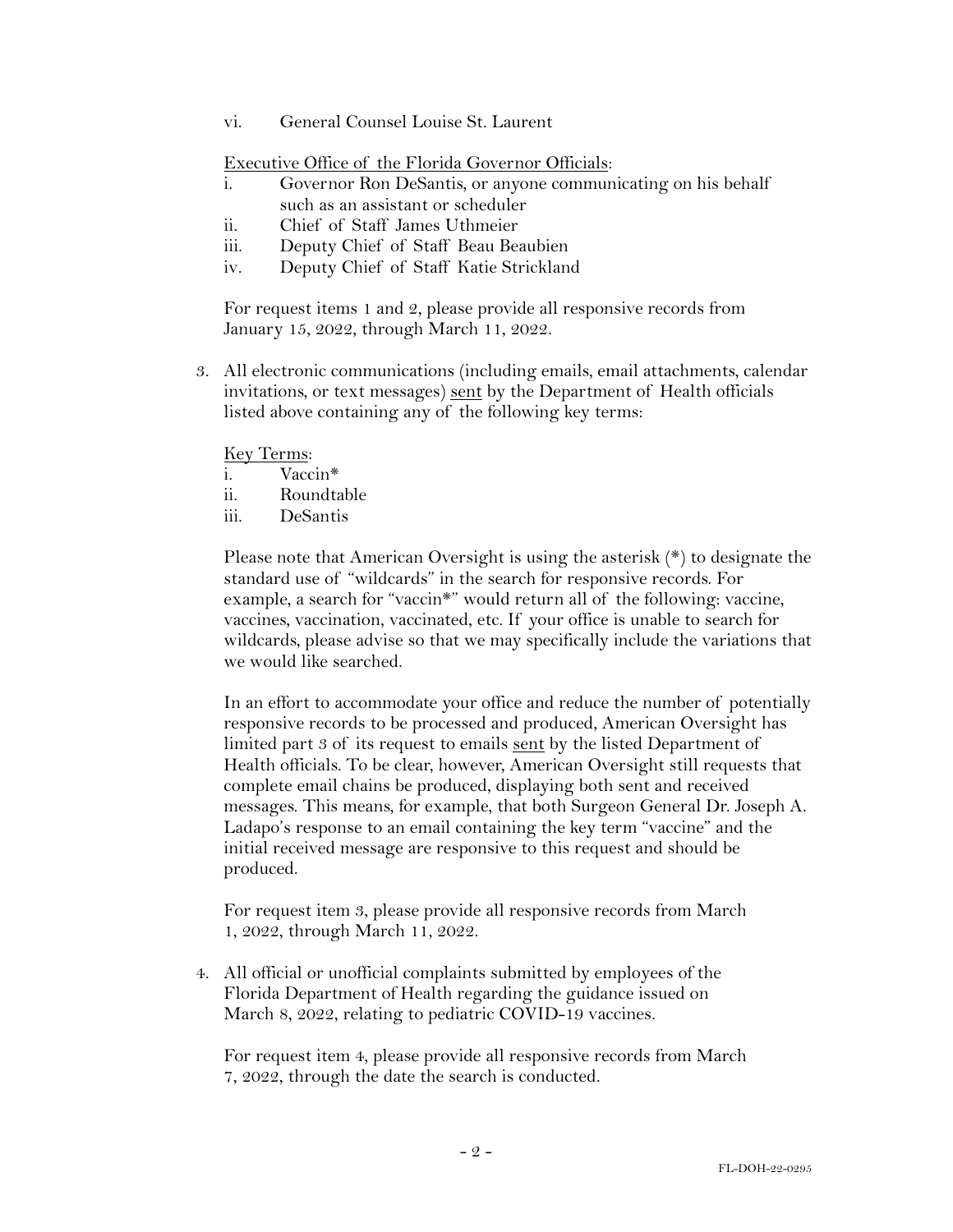Please notify American Oversight of any anticipated fees or costs in excess of \$100 prior to incurring such costs or fee.

American Oversight seeks all responsive records regardless of format, medium, or physical characteristics. Please search all locations and systems likely to have responsive records regarding official business. **You may not exclude searches of files or emails in the personal custody of your officials, such as personal email accounts.** Emails or texts conducting government business sent or received on the personal account of the government official constitutes a record for purposes of Florida's public records  $laws.<sup>2</sup>$ 

In addition, American Oversight insists that your agency use the most up-to-date technologies to search for responsive information and take steps to ensure that the most complete repositories of information are searched. American Oversight is available to work with you to craft appropriate search terms. **However, custodian searches are still required; your office may not have direct access to files stored in .PST files, outside of network drives, in paper format, or in personal email accounts.**

In the event some portions of the requested records are properly exempt from disclosure, please disclose any reasonably segregable non-exempt portions of the requested records. If it is your position that a document contains non-exempt segments, but that those non-exempt segments are so dispersed throughout the document as to make segregation impossible, please state what portion of the document is non-exempt, and how the material is dispersed throughout the document. If a request is denied in whole, please state specifically that it is not reasonable to segregate portions of the record for release.

Please take appropriate steps to ensure that records responsive to this request are not deleted by your office before the completion of processing for this request. If records potentially responsive to this request are likely to be located on systems where they are subject to potential deletion, including on a scheduled basis, please take steps to prevent that deletion, including, as appropriate, by instituting a litigation hold on those records.

To ensure that this request is properly construed, that searches are conducted in an adequate but efficient manner, and that extraneous costs are not incurred, American Oversight welcomes an opportunity to discuss its request with you before you undertake your search or incur search or duplication costs. By working together at the outset, American Oversight and your agency can decrease the likelihood of costly and time-consuming litigation in the future.

Where possible, please provide responsive material in electronic format by email or in PDF or TIF format on a USB drive. Please send any responsive material being sent by mail to American Oversight, 1030 15th Street NW, Suite B255, Washington, DC 20005. If it will accelerate release of responsive records to American Oversight, please also provide responsive material on a rolling basis.

<sup>2</sup> *Cf. State v. City of Clearwater*, 863 So. 2d 149, 154 (Fla. 2003) ("The determining factor is the nature of the record, not its physical location.").